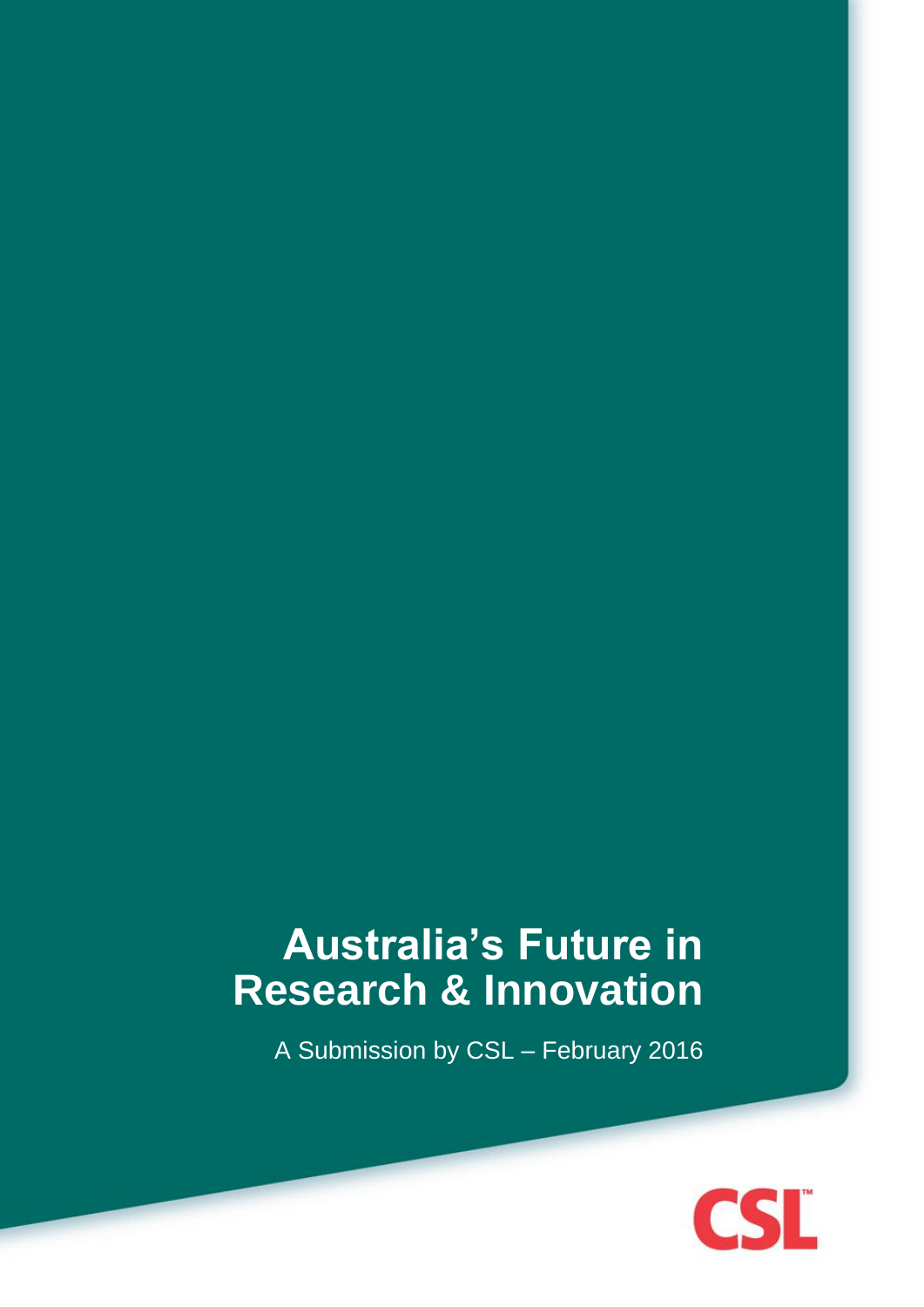# CSL Submission – February 2016

| 1. | <b>CSL Background</b>                          |   |  |
|----|------------------------------------------------|---|--|
| 2. | <b>Executive Summary</b>                       | 4 |  |
| 3. | <b>Recommendations</b>                         | 5 |  |
| 4. | <b>Biotechnology Value Chain</b>               | 6 |  |
| 5. | <b>Early Research</b>                          |   |  |
| 6. | <b>Translational Research</b>                  | 9 |  |
| 7. | <b>Advanced Manufacturing</b>                  |   |  |
|    | 7.1 Why Australia Needs Advanced Manufacturing |   |  |
|    | 7.2 Proposal for an Advanced Manufacturing Tax |   |  |
| 8. | <b>Contact Information</b>                     |   |  |
|    |                                                |   |  |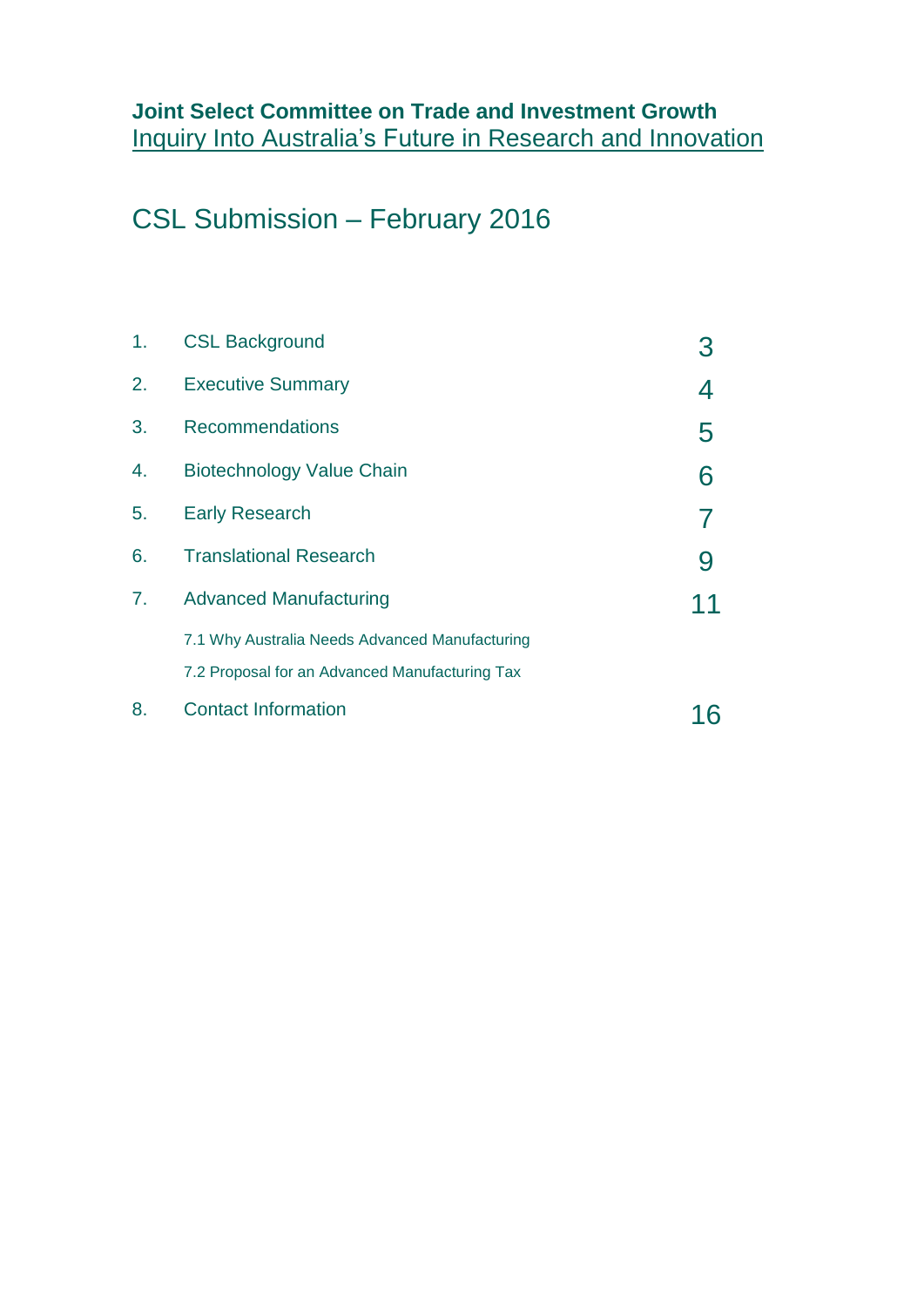# CSL Background

CSL is a \$45 billion global biotherapeutics company and the only advanced manufacturer in the ASX top twenty.

The company employs more than 14,000 staff in over 30 countries (including around 2000 in Australia) and has substantial manufacturing operations in Victoria plus the US, Germany, and Switzerland.

CSL Limited is based in Melbourne, Victoria. Established in 1916, it is Australia's largest biotechnology company and develops, manufactures, and markets pharmaceutical products globally to treat and prevent serious human medical conditions.

Research and development (R&D) is central to CSL's business and it is one of the largest private investors in R&D in Australia. Each year CSL invests around 9% of global revenue on R&D (in 2014-15 this was \$USD463m). CSL's global research and development function is headquartered in Melbourne.

CSL has a successful track record in the development of innovative medicines for global markets, and maintains and develops a pipeline of prospective products in various stages of development that may in turn become life-saving medicines for sale into global markets. Considerably in excess of half of CSL's R&D expenditure is on high risk potential new products.

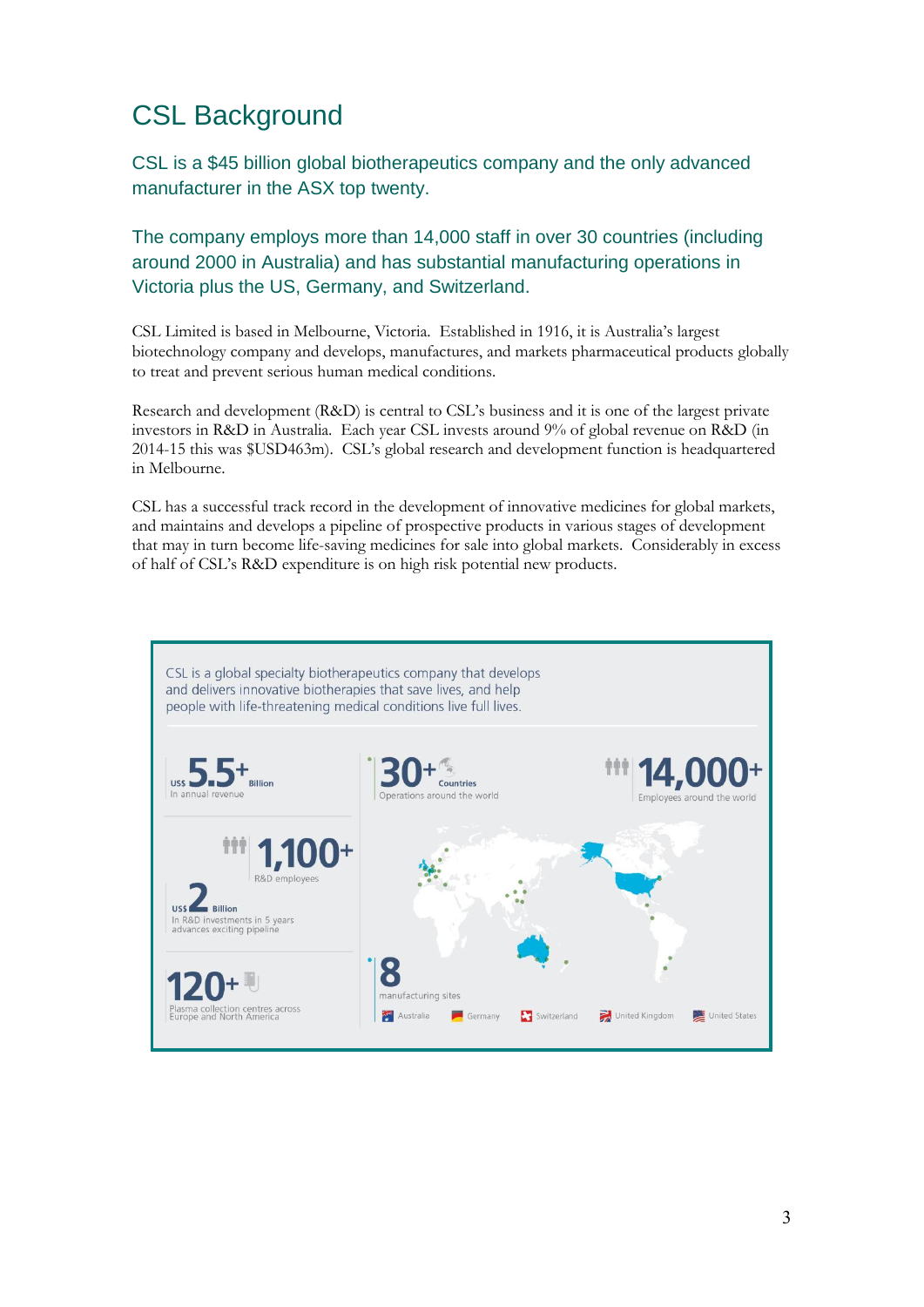# Executive Summary

In order to realise the Australian government's emerging vision for the future of science and innovation, CSL believes it is critical to consider the global perspective, track the value-chain and international movement of Australian innovation and initiate reform designed to position Australia as a global competitior and keep our intellectual property onshore for as long as possible.

As a globally integrated but historically Australian company CSL has a long-term and abiding commitment to support world-class medical research and development in Australia.

In 2015, there were two very significant Federal Government initiatives in the medical research sector. These were the establishment of the Medical Research Future Fund and the announcement of the National Science and Innovation Agenda, specifically the creation of the Biomedical Translation Fund.

The strong focus and significant funding to be allocated to these initiatives clearly indicates that the Government has recognised the potenital social and economic value of the sector and is serious about nuturing medical research and development.

CSL strongly commends both initiatives and looks forward to working with Government to help them become realities and to ensure the Government's vision is realised in practical and measureable outcomes.

Presently, Australia has world class early research and biotechnology hubs which are emerging as globally significant.

However, the R&D tax incentive is under threat, the success rate for NHMRC funding is at all time lows, and much of Australia's research goes offshore at a very early stage due to the lack of capacity for translational science in Australia. Even where research is translated onshore, various factors, including particularly high corporate tax rates compared to peer jurisdictions, mean Australia is uncompetitive as a destination for the late-stage development, commercialisation and manufacture of biotech products.

The impact of losing intellectual property too early is that Australia does not reap full value from its world class research base.

CSL believes that in order to realise the government's admirable vision for the future of scientce and innovation in Australia, particularly in the field of biotechnology, it is critical to consider the global perspective, track the value-chain and international movement of Australian innovation and initiate some innovative reforms designed to position Australia as a global competitior and keep Australian intellectual property onshore for as long as possible.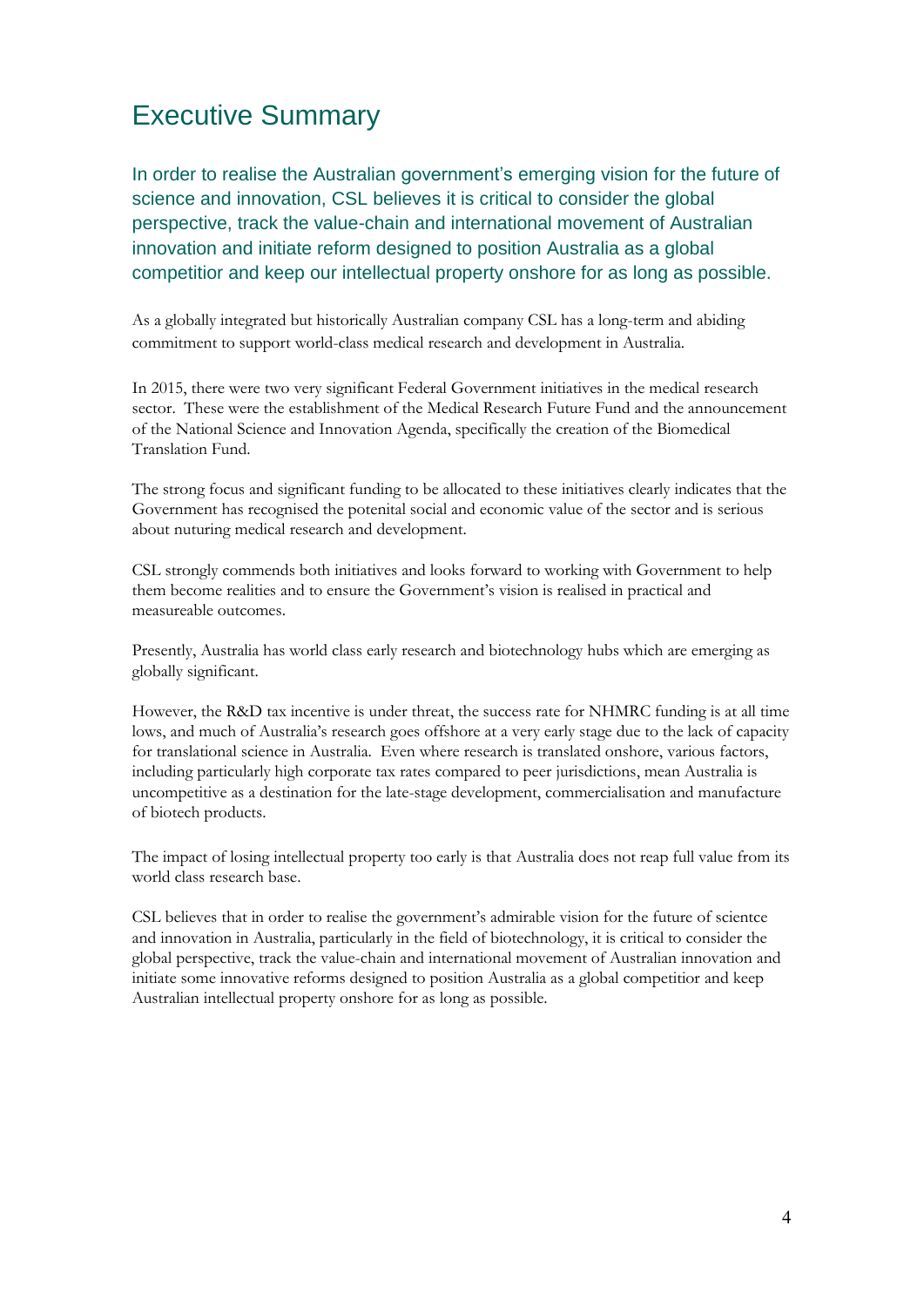### Recommendations

In this submission CSL outlines a number of suggested actions and reforms including some practical examples from CSL's business experience. The main messages and and recommendations are summarised below.

- 1. Australians will reap the maximum social and economic benefits from Australian research if policy makers aspire to the creation of a supportive business environment where firms can take a product the entire way from early stage research to manufacture in and export from Australia.
- 2. Research clusters attract researchers, research funding and act as an incubator for innovative start-up companies and a valuable source of 'knowledge spillovers'. Government should continue to support the Parkville Precinct as a biotechnology and medical research cluster and actively consider supporting any future hub/cluster initiatives of this type which build on existing infrastructure.
- 3. The existing R&D tax concession is an important incentive for the conduct of R&D in Australia. Reducing or restricting this incentive would likely reduce Australia's attractiveness as a destination and may result in a reduction of onshore R&D.
- 4. Targetted support for translational research (through the new Biomedical Translation Fund and, in the longer-term, the Medical Research Future Fund) should help recruit substantial, complementary research funding from the commercial sector, increase the value of intellectual property before it goes offshore, and increase the pool of sound research projects that firms like CSL can take forward to the later stages of development (thus incresasing revenue and royalty flows).
- 5. Once the Medical Research Future Fund is fully funded and established, at least 20% of its annual \$1 billion disbursements should be allocated to translational research.
- 6. CSL considers that the most effective policy for commercialising Australia's research is to make Australia, through the tax system, an attractive location for businesses doing latestage development and commercial manufacture of high value added products for global markets. Differential tax rates for new advanced manufacturing are critical to securing these lucrative investments for Australia.
- 7. In order to capture more of the benefits which come from the late stage commercialisation of it's own medical research and intellectual property more generally, Government should implement some highly targeted macro-economic reforms that will make it a competitive/attractive option for globally mobile manufacturing.
- 8. Tax reform or at least differential tax rates for certain investments must be central to Australia's innovation agenda and this reform must be cogniscant that the international disparaties are so large that broadly cutting the headline tax rate is unlikely to be effective.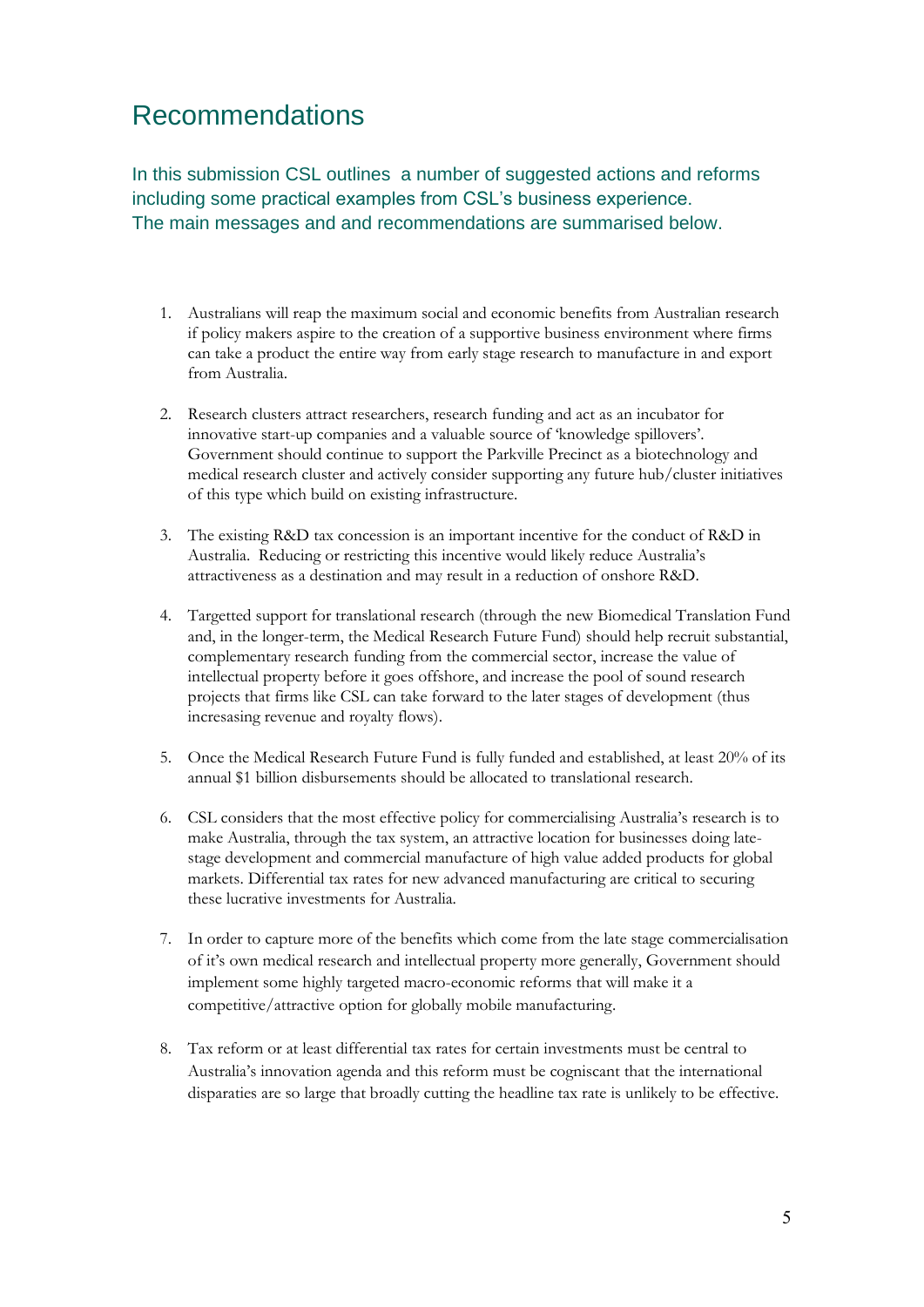# Biotechnology Value-Chain

Australia produces world-class medical research yet very often Australia's intellectual property is either not translated from an idea into a product or goes offshore for development at a very early stage.

The value chain for intellectual property (IP) begins with early research and ends with commercialisation. The further along the value chain the IP progresses the greater the social and economic value.

Australia finds it very difficult to capture the economic and productivity benefits which come from the late stage commercialisation of intellectual property. Few candidate discoveries are able to leap the biotech 'valley of death' onshore - having the confidence and financial capacity to fund clinical trials before a single dollar is earned from the IP.

However, when this happens - when Australia essentially underwrites R&D for the rest of the world to commercialise – it does not capture the real prize and payback, the economic multipliers afforded by large scale manufacturing for supply to global markets.

From an economic perspective, *invented here* is good, *translated here* is better, *made here* is best. When Australia earns royalties on 'invented here' but does not get the returns on 'made here' we do not secure the full range of benefits from our innovation system.



### **Biopharmaceutical Value Chain**

### Recommendation:

1. Australians will reap the maximum social and economic benefits from Australian research if policy makers aspire to the creation of a supportive business environment where firms can take a product the entire way from early stage research to manufacture in and export from Australia. Invented here is good. Translated here is better. Made here is best.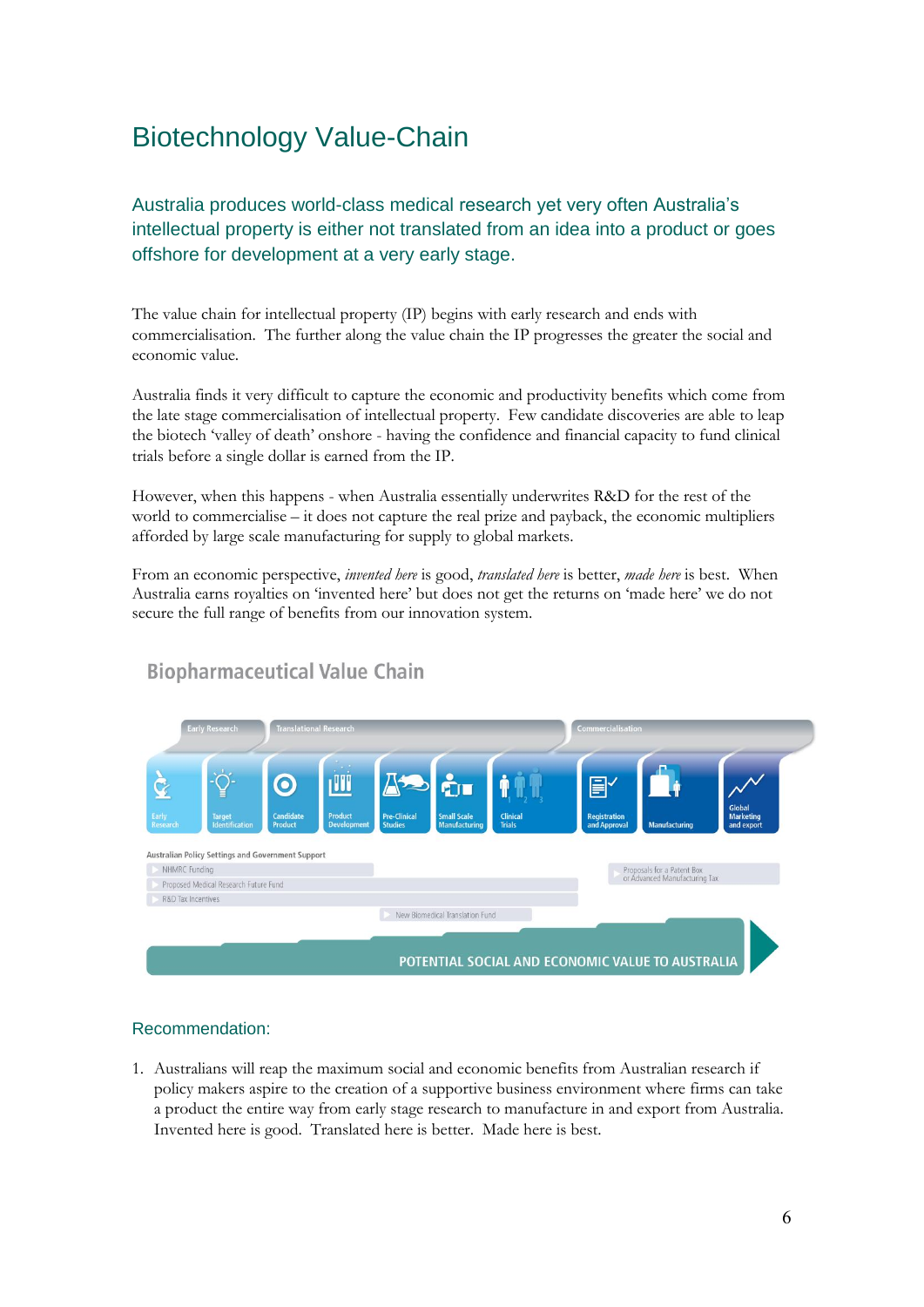### Basic / Early Research

Australia is an excellent location to undertake research and development (R&D). Basic research from universities and research institutes provide an essential input to the medical and biopharmaceutical sector in which CSL operates.

Basic research is the first R&D step. It is not typically immediately directed towards a commercial product, but rather towards an understanding of the basic science that might in due course form the basis for translation into clinical practice and/or a commercial product.

Basic research is typically characterised by large knowledge spillovers. In fact, one of the defining characteristics of basic research is that it is deliberately published so that others can build upon it.

Because there are large spillovers that cannot and, arguably, *should* not be captured, private firms are typically unwilling to invest in basic research; they cannot capture a sufficient share of the value of the research to make it commercially worthwhile. Government therefore plays an important role in funding a sufficient level of basic research which then form the essential cornerstones of innovation, knowledge spillovers and IP that can be developed into commercial (life-changing and life-saving) products.

Australia's basic research sector — primarily universities, research institutes and the CSIRO, all of which are predominantly government funded — is highly productive, internationally connected, and recognised globally for its high quality research.

In the biopharmaceutical sector, basic research often involves identifying targets such as cell surface receptors or metabolic pathways that could be possible sites for drug action, and then identifying compounds that are active against the target, of which there may be many, and which may lack specificity.

CSL considers that Australia is at the world forefront in a number of areas of basic research and Victoria is certainly a world leader in biotechnology and medical research. In particular, the Parkville biotechnology precinct, is a world class hub.

CSL maintains its global centre of excellence in R&D in Victoria largely because of this cluster of Universities, medical research institutes, and hospitals and the high quality of intellectual property this ecosystem generates.

Specifically, CSL's Centre for Early Research and Translational Science is located within Melbourne University's BIO21 Molecular Science and Biotechnology Institute.

CSL has been a partner in BIO21 since 2006 and this industry-university partnership has been very successful. We currently have 70 research scientists based at BIO21 and we are intending to double our occupancy in the next year or so, including transferring several more researchers from Parkville into an expanded BIO21 facility.

CSL has found that our researchers enjoy being located in a wholly research environment and appreciate access to peers and colleagues plus the associated opportunities for professional development and continuing education at the University, adjacent medical research institutes and hospitals. CSL's co-location also increases opportunities for collabloration with University researchers and others in the Parkville precinct.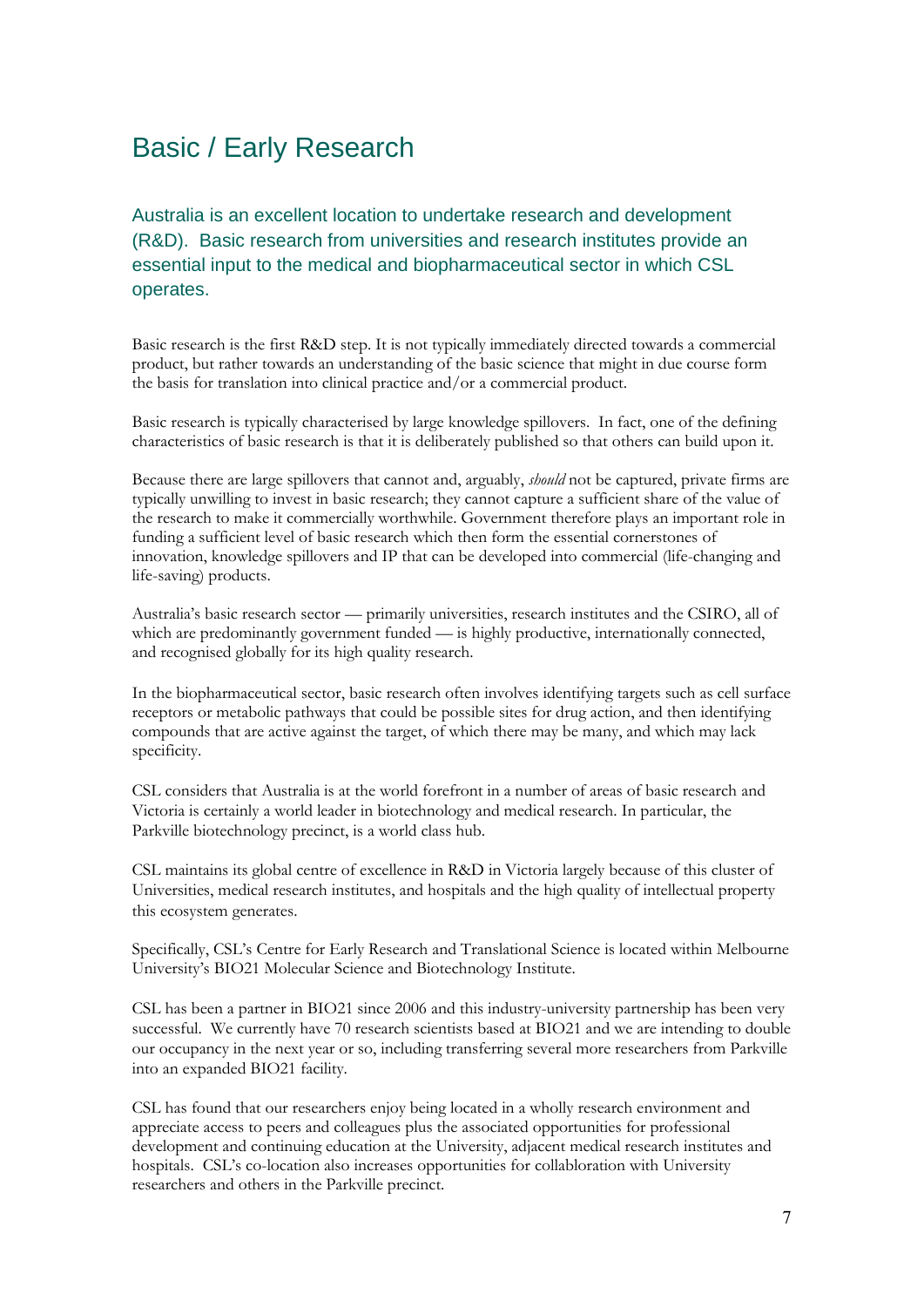This is inline with the international experience, that hubs and clusters work well to foster innovation and encourage investment (in the IT sector the most prominent example is of course Silicon Valley).

Innovation depends on the exchange of ideas among individuals and in the biotechnology and pharmaceutical space, the ecosystems created by the co-location or geographic closeness of pharmaceutical companies, research institutes, hospitals and world-class universities attract researchers, research funding and can act as an incubator for innovative start-up companies and a valuable source of 'knowledge spillovers' (when a given company's innovation stimulates related inventions and technical improvements by other companies).

CSL recommends that the Government continue to support the Parkville Precinct as a biotechnology and medical research cluster and actively consider supporting any future hub/cluster initiatives of this type which are similarly jointly anchored by academia and industry.

More broadly, the level and availability of Australian Government support for universities and research institutes has been and remains important in making Australia a high quality centre for R&D. These institutions also help train and develop a pool of highly skilled scientists and researchers entering the work force; further funding therefore helps increase the size of the skills base on which the innovation economy relies.

It is of significant concern to CSL and the Australian medical research sector that the success rates for NHMRC grants in 2015 have fallen to an alltime low of 13.7%. CSL cautions that this funding is at the epicentre of Australia's biotech ecosystems and when the basic research institutions are starved of funds it has a knock-on effect and not only risks good ideas and good people going elsewhere, but the very reason for a hubs existence is threatened.

Further, the existing R&D tax concession is a very significant incentive for commercial operations like CSL to conduct R&D onshore and maximise this investment. Annually CSL's qualifying R&D expenditure is nearly \$100m.

Any reduction or removal of this incentive, in addition to the cap which has already been introduced, would be of significant concern to us and would be a factor in Australia's competitiveness when determining CSL's future investment in R&D in Australia.

### Recommendations:

- 2. Research clusters attract researchers, funding, act as an incubator for innovative start-up companies and a valuable source of knowledge spillovers. Government should continue to support the Parkville Precinct as a biotechnology and medical research cluster and actively consider supporting any future hub/cluster initiatives of this type which build on existing infrastructure.
- 3. Current levels of NHMRC funding are at all-time lows but are critical inputs to Australia's emerging biotech sector. Funding levels should be increased as a matter of priority.
- 4. The existing R&D tax concession is an important incentive for the conduct of R&D in Australia. Reducing or restricting this incentive would likely reduce Australia's attractiveness as a destination and may result in a reduction of onshore R&D.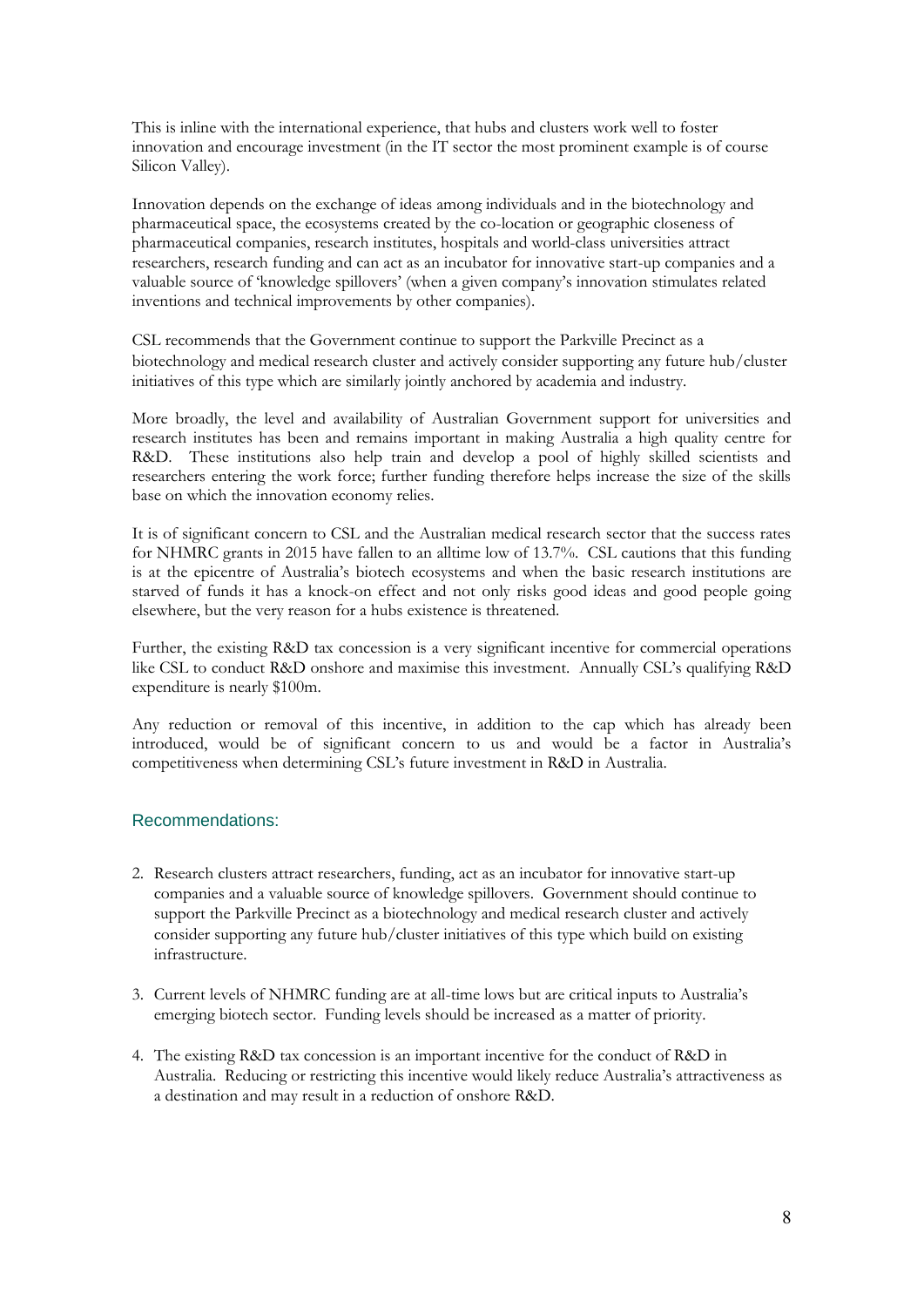### Translational Research

Translational research is the development of a concept from academia to commercial, from fundamental science to its practical application.

There is still significant scientific risk at this stage and intellectual property at the *pre-translational* stage is far less valuable (economically and socially) than that same intellectual property at the *post-translational* stage.

Whilst Australia's basic research is world class, the nation does not rate well internationally in terms of our ability to commercialise our intellectual property. Too often it is either not translated from an idea into a product or goes offshore for development at a very early stage and Australians miss out on the potential social and economic payback from the early research investment.

As the name suggests, translational research lies beetween basic research and the R&D activities undertaken by businesses. It is characterised by substantial knowledge spillovers, being relatively early in the development pathway, but is typically more complex and costly than the basic research upon which it relies.

In Australia, the combination of knowledge spillovers and complexity means that many potentially valuable projects fail to attract the level of resource required to progress further. For example, at CSL we look at over 100 new product opportunities each year, of these, we choose 5-10% for full evaluation and then fewer still for licensing.

Some of those that CSL decides not to pursue could, no doubt, result in significant economic benefits to Australia if they were further developed, but are not sound candidates for commercial development by CSL, or are not yet sufficiently advanced to transition to commercial development.

Thus, an appropriate way for government to maximise the value of Australian IP is to specifically support funding for translational research, the beginning of the commercialisation process.

CSL has been an outspoken advocate for greater support for translational research in Australia. We strongly believe this critical nexus between academia and commercialisation is underfunded and this impedes the overall productivity of the Australian medical research sector.

Targetting this stage of the value chain will increase the likelihood that the large investment that governments make in tertiary education and basic research would actually translate into projects that can be taken through to market (or at least closer to market) by Australian firms.

Whether or not Australia manages to attract additional *manufacturing* there is significant value-adding to IP the whole way through the development process. Support for translational science itself would very likely increase revenue and royalty flows into Australia.

CSL welcomed the Federal Government's December 2015 announcement that it would be establishing a \$250 million Biomedical Translation Fund to provide matching capital for translational research as part of the new National Science and Innovation Agenda.

In addition to this, we recommend that once the Medical Research Future Fund is fully established and funded with capital of \$20 billion, at least 20% of its annual \$1 billion disbursements should be allocated to translational research. This could be directed to academic researchers on their own or, partnered with a credible industry partner like CSL or other start-up and small biotech companies.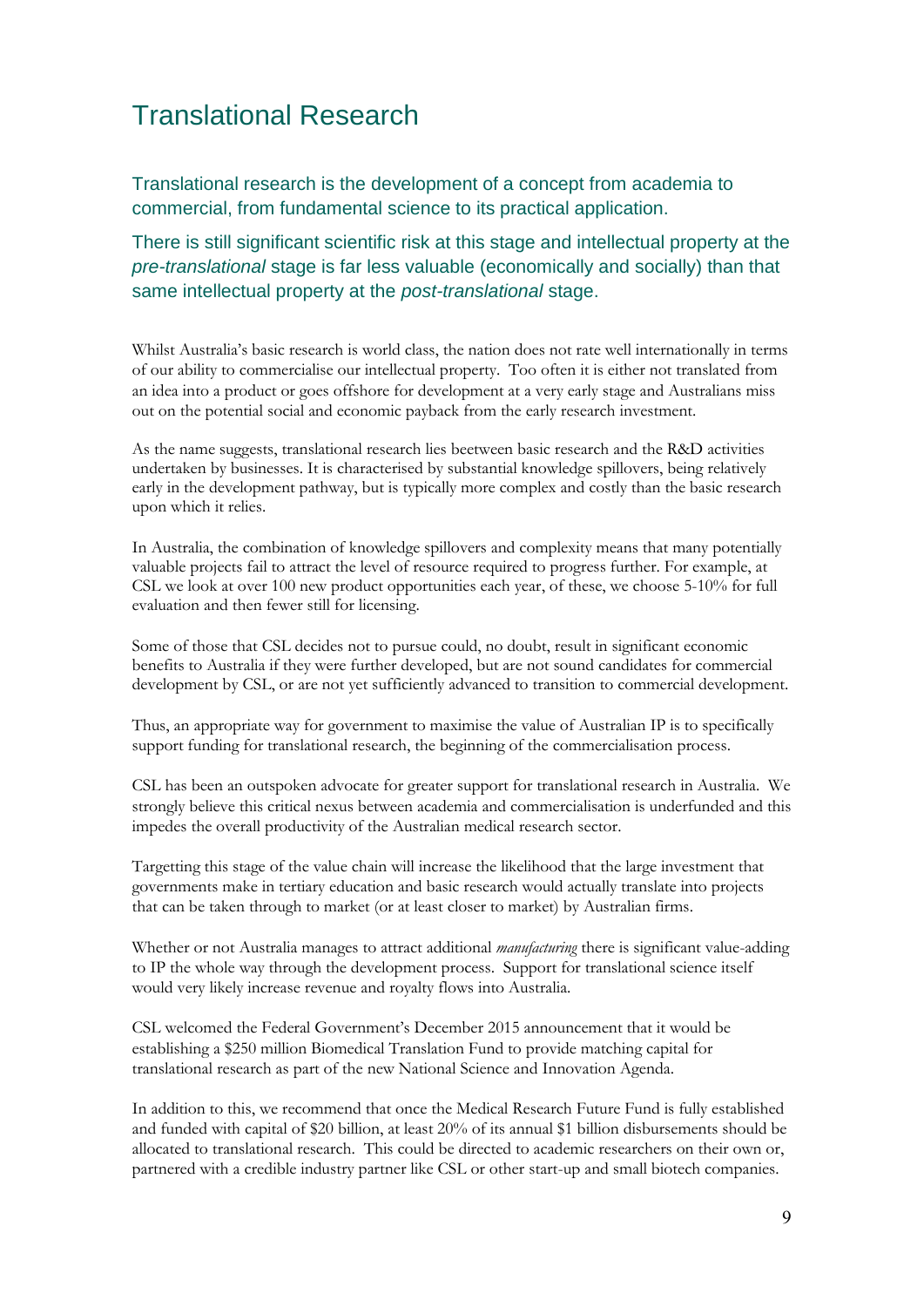Together, these new initiatives will certainly help recruit substantial, complementary research funding from the commercial sector as well as increasing the pool of sound research projects that firms like CSL can take forward to the later stages of development.

### Recommendation:

- 5. Targetted support for translational research (through the new Biomedical Translation Fund and, in the longer-term, the Medical Research Future Fund) should help recruit substantial, complementary research funding from the commercial sector, increase the value of intellectual property before it goes offshore, and increase the pool of sound research projects that firms like CSL can take forward to the later stages of development (thus incresasing revenue and royalty flows).
- 6. Once the Medical Research Future Fund is fully funded and established, at least 20% of its annual \$1 billion disbursements should be allocated to translational research.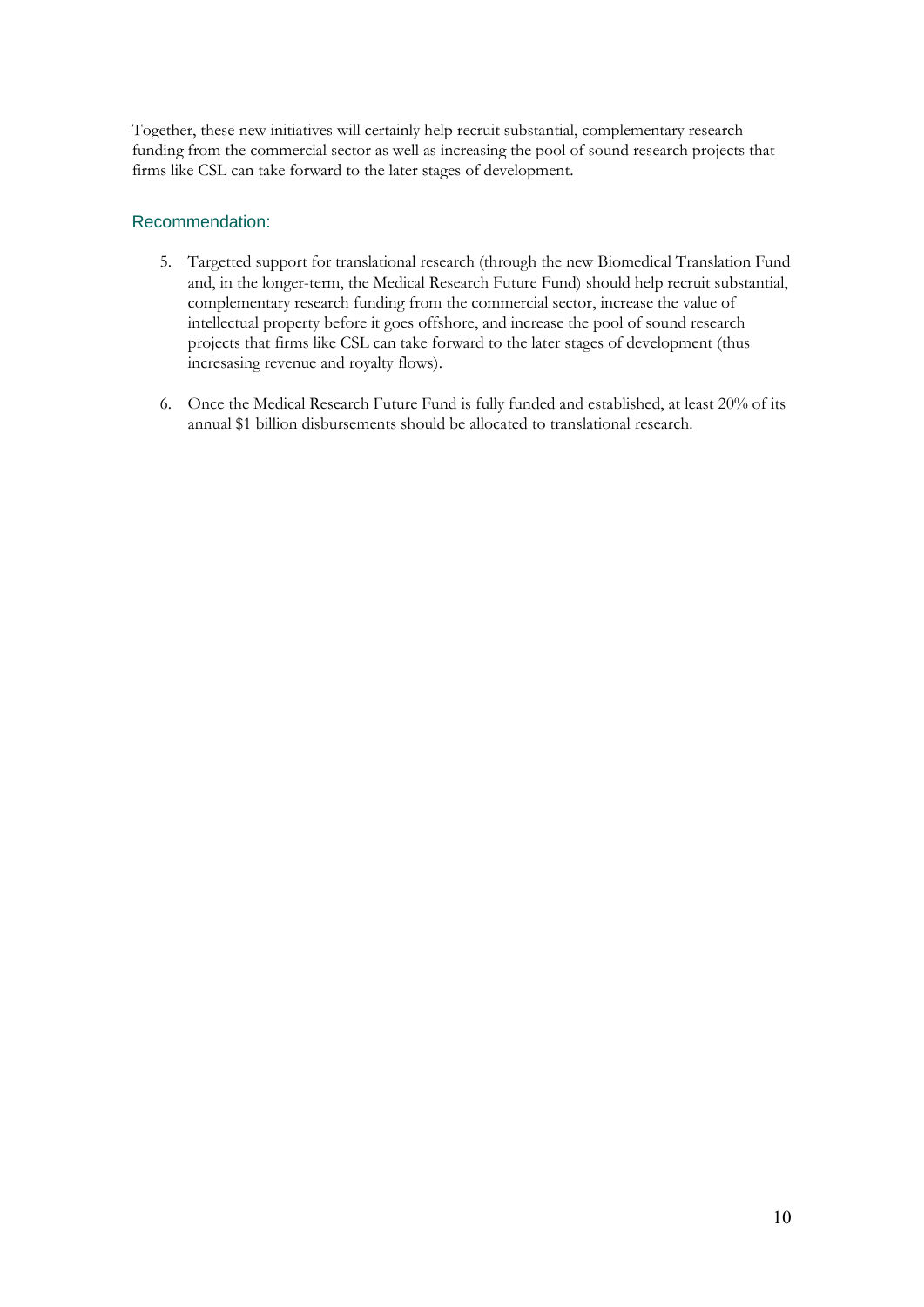# Advanced Manufacturing

The manufacture of biotherapies requires technically skilled staff and has a high reliance on technology and intellectual property. This form of advanced manufacturing, producing low volume, high value products, results in high value directly and delivers significant economic multipliers in its host community.

Australia is highly suited to advanced manufacturing because of its well-educated and highly skilled workforce, good universities, effective research sector, low sovereign risk and high living standards.

Further, because advanced manufacturing tends to produce low volume, high cost products (like pharmaceuticals), the challenge of Australia's geographical isolation and distance from global markets is somewhat mitigated as compared to traditional manufacturing.

However, global competition for advanced manufacturing is fierce and Austrealia is currently an uncompetitive location for investment.

High corporate tax rates can be a significant impediment to new investments in late-stage development and commercial manufacture. Australia's corporate tax rate is high by OECD standards, and it is one of the few countries that has not reduced its corporate tax rate since 2005.

While the Australian government may argue that revenue requirements preclude a substantial reduction in corporate tax rates this problem is not unique to Australia.

Many other developed economies with strong research sectors are revising their system of corporate tax to capture the full benefits of their public research, particularly through incentives for innovation. They are using manipulation of the tax system as a macro-economic lever to create a favourable and competitive environment for the location of capital investment (homegrown or otherwise).

The UK is progressively reducing its corporate tax rate to 20%, Ireland has a flat tax rate of 12.5% and Singapore a 17% rate, and each of these offer an additional range of further concessions related to R&D. Further, at least seven European Countries have introduced 'patent box' schemes which offer low rates for revenues from intellectual property.

These rates are often fully three times lower than Australia's 30% corporate tax rate. The difference in net present value over the lifetime of a major project, between locating advanced manufacturing in these locations and Australia, can be in excess of \$1bn for large-scale projects.

This is a serious challenge for Australia.

If the Federal Government wants to capture more of the benefits which come from the late stage commercialisation of it's own medical research and intellectual property more generally, it needs to afford some highly targeted macro-economic reforms that will make it a competitive/attractive option for globally mobile manufacturing.

CSL believes tax reform or at least differential tax rates for certain investments must be central to Australia's innovation agenda and this reform must be cogniscant that the international disparaties are so large that broadly cutting the headline tax rate is unlikely to be effective. Reducing the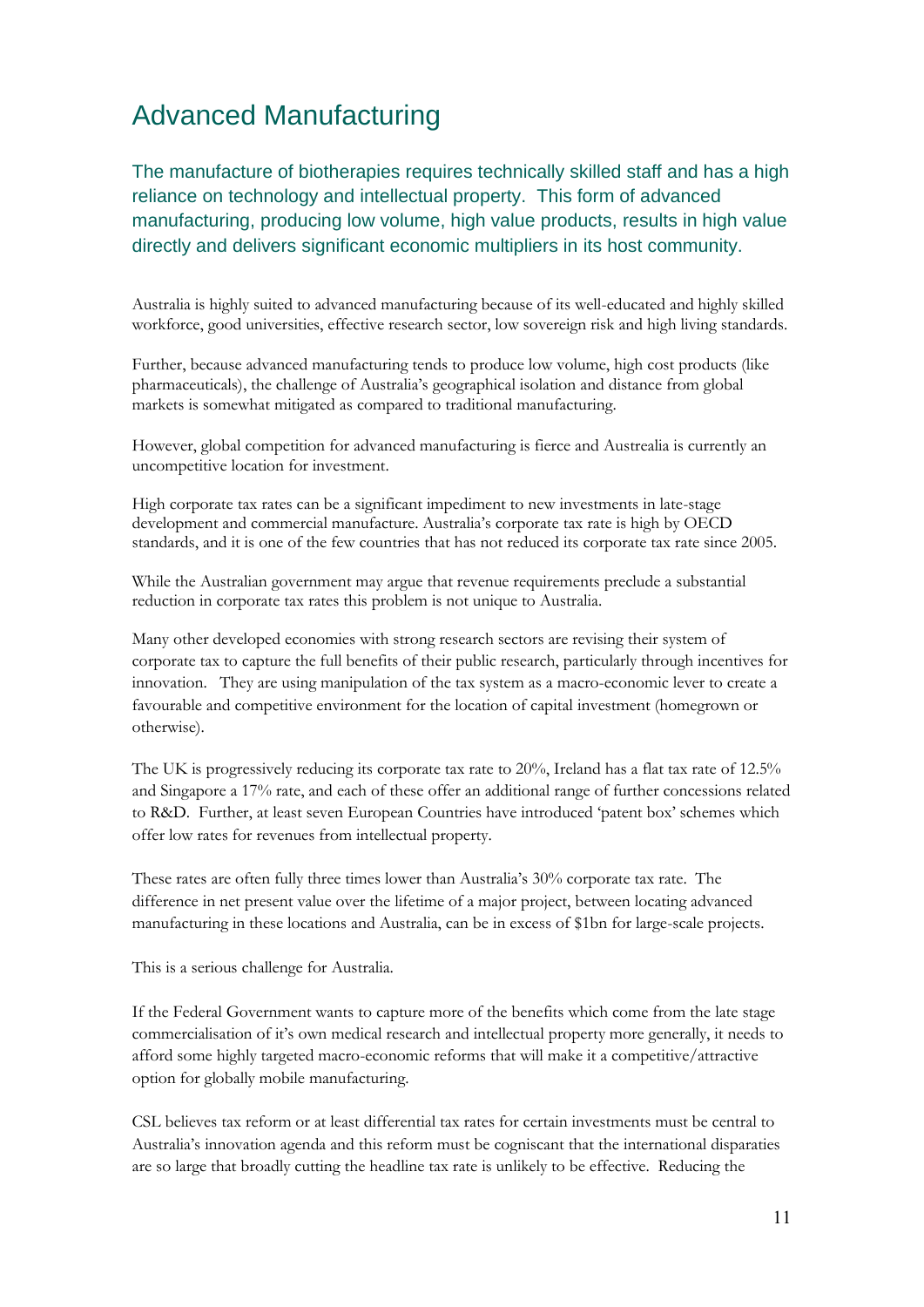Australian headline corporate tax rate from 30% to 25% will not significantly close the gap for these particular investments and is likely to be of limited effectiveness.

Strategically targetted differential tax rates and being offered internationally and Australia needs similar incentives.

#### Recommendation:

- 7. In order to capture more of the benefits which come from the late stage commercialisation of it's own medical research and intellectual property more generally, Government should implement some highly targeted macro-economic reforms that will make it a competitive/attractive option for globally mobile manufacturing.
- 8. Tax reform or at least differential tax rates for certain investments must be central to Australia's innovation agenda and this reform must be cogniscant that the international disparaties are so large that broadly cutting the headline tax rate is unlikely to be effective.

### *Why Australia Needs Advanced Manufacturing*

### CSL's advocacy in relation to Australian tax reform is informed by it's own investment experience and its status as a globally integrated but historically Australian company.

In 2014, CSL needed to decide on a location for a new \$US500m manufacturing facility to produce a family of innovative haemophilia products (recombinant coagulation) through biotechnology manufacturing methods. This is a platform technology for CSL, and other products will be developed using this technology in the future.

A significant proportion of the R&D and scientific proof of concept work was done by CSL in Australia.

After a very thorough evaluation of all the international possibilities, including Australia, in a process that took almost a year, CSL decided to build the plant in Lengnau, Switzerland.

One of the most significant impediments to Australia's competitiveness was the corporate tax rate.

By choosing to place this manufacturing facility in Australia CSL would have been putting itself at a disadvantage against multinational manufacturers of similar products and making a poor decision from our shareholders perspective.

However, if CSL *had* chosen to build this plant in Australia it would most likely have been adjacent to existing facilities in Broadmeadows, Victoria. Economic modelling suggests that the value of this facility to the Australian community would have roughly doubled CSL's existing annual economic contribution, from \$2-3bn to \$5bn pa.

In fact, modelling indicated that by 2022, the direct output related economic activity generated annually in Australia by an advanced manufacturing facility of this type would be approximately \$720m. Additionally, the facility would likely employ around 360 skilled fulltime-equivalent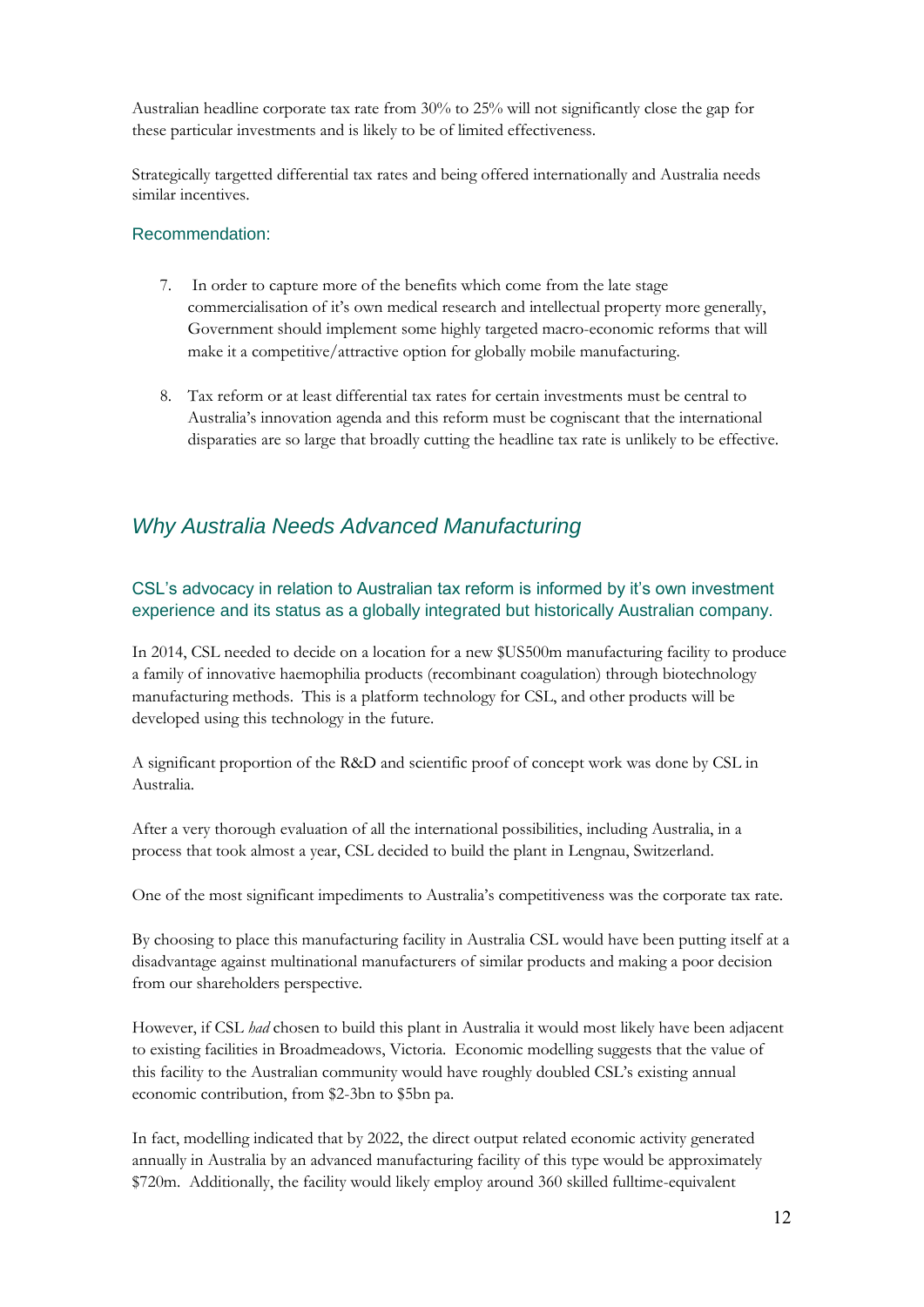employees (FTEs) contributing around \$55m in household income per annum from wages, salaries and benefits (not including the construction phase).

When multiplier effects are calculated the total annual economic contribution over the period 2020- 2024, would comprise:

- an output based contribution to the economy of approximately \$2bn;
- a household income based contribution to the economy through expenditure on wages and salaries of around \$160m; and
- approximately 1,500 jobs in the economy which, given the nature of advanced manufacturing would be of high wage and high value.
- an annual contribution to GDP of up to \$450m.
- knowledge spillovers worth, perhaps, \$20m-\$40m
- plus tax revenues (which should be calculated at a reduced corporate rate). 1

The international community, which is actively competitng for these investments, recognises the broader economic benefits and job creation effects of these facilities and, demonstrably, is 'sacrificing' tax revenue for jobs and investment.

That said, there is actually no foresaking of revenues because realistically without a low and competitive corporate rate the facility would not have been placed there in the first place.

### *Proposal for an Advanced Manufacturing Tax*

### To improve Australia's competitiveness in attracting new advanced manufacturing investment, CSL is proposing a highly-targetted preferential corporate tax rate for new advanced manufacturing undertaken in Australia, subject to certain conditions.

The aim of a lower tax rate would be to foster investment in Australia that would not otherwise take place here and the purpose of the conditions is to confine the lower tax rate to such footloose investment.

Unlike a 'patent box', CSL's Advanced Manufacturing Tax (AMT) proposal would not diminish existing tax revenues, would only apply to investment that would not otherwise take place in Australia, and requires IP to be tied to advanced manufacturing.

The new advanced manufacturing investment that would result would also generate new skilled employment, help offset the decline in conventional manufacturing, capitalise on valuable government investment in R&D and education, and contribute to the broader Australian economy.

<u>.</u>

<sup>&</sup>lt;sup>1</sup> Economic modelling commissioned by CSL and undertaken by Synergies Economic Consulting.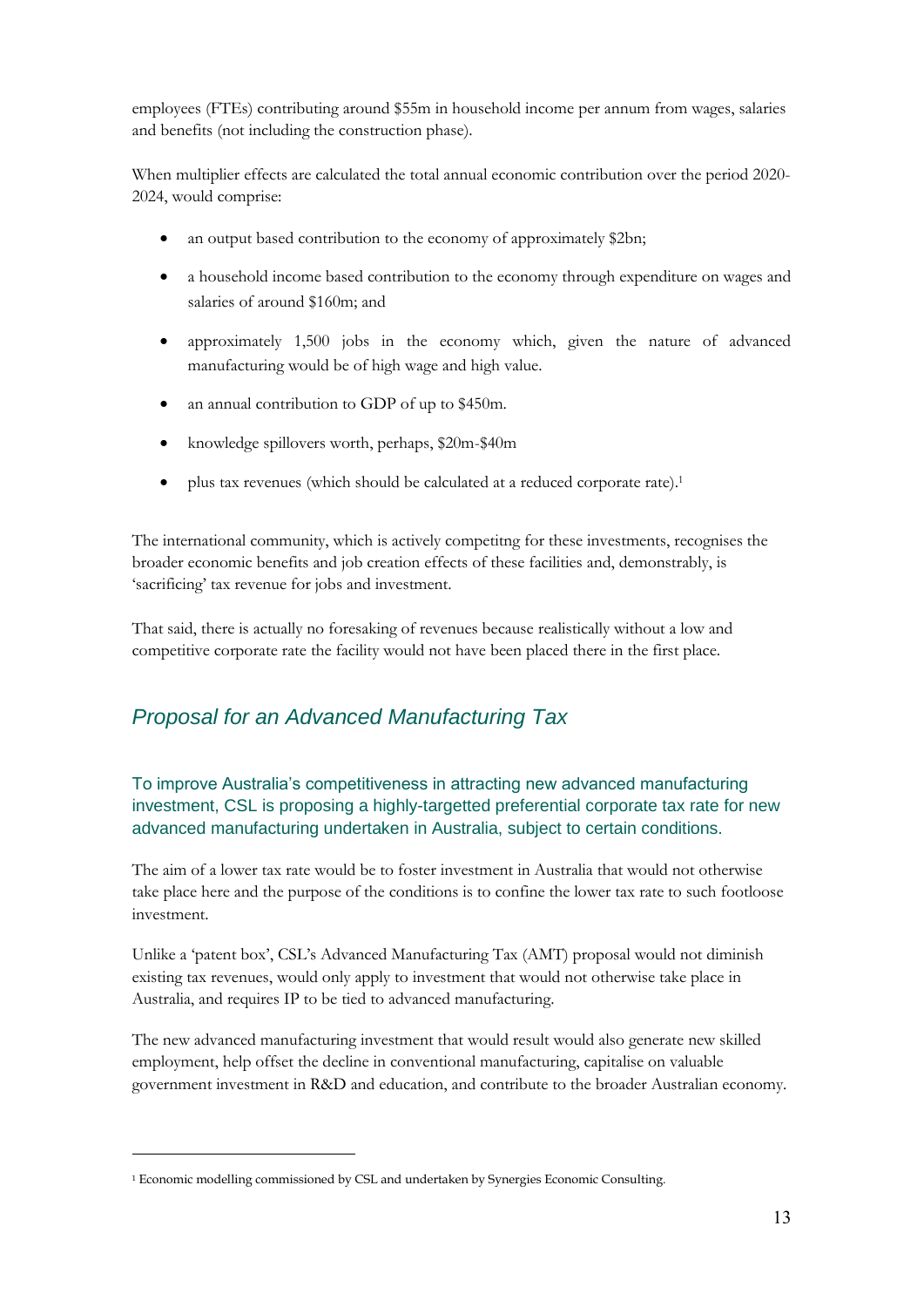In broad terms CSL is proposing a preferential corporate tax rate of not more than 10%, on new advanced manufacturing undertaken in Australia.

In order to qualify as advanced manufacturing for the purposes of the AMT rate, CSL would suggest:

- 1. There must be new investment in a manufacturing facility.
- 2. The manufacturing facility should generate substantial entrepreneurial value such that the value of its products should be much greater than the costs (including capital costs).
- 3. The value-add must derive from identifiable and valuable IP. (IP will be defined so as to include rights registered in Australia, and would include patents, including certified innovation patents, data exclusivity periods and corresponding licences to those patents).
- 4. The relevant IP should be either developed in Australia or acquired and then significantly enhanced through further development while under Australian ownership.
- 5. The Australian owner must have taken risks in the development of the IP.
- 6. The preferential tax rate would not apply to profits earned on royalties, license fees or sales of Australian-owned IP, as these do not arise from advanced manufacturing in Australia.

With these pre-requisites, CSL suggests there are a number of safeguards for the Australian government.

- 1. The AMT would not require government funding or cannibalise existing tax revenues. Rather, it aims to attract investments that would not otherwise take place in Australia.
- 2. The requirement to manufacture in Australia will ensure that the preferential tax rate does not apply to revenues from IP development alone such as royalties and license fees (which, if this were not the case, might encourage firms to locate IP or develop IP in Australia without using that IP in Australia).
- 3. The criteria would exclude most investments in other industries reducing the likelihood that investments that would take place in Australia even without the AMT (such as most investments to extract Australia's natural resources) will benefit at the expense of government revenues.
- 4. The requirement for substantial value-add in Australia has a number of safeguards and benefits. It will:
	- a) prevent low value-add projects that would probably be undertaken otherwise in Australia from benefitting, thereby minimising the risk that the AMT will result in reduced government revenues;
	- b) largely confine the AMT to investment projects that are genuinely footloose and likely to be swayed by a differential tax rate; and
	- c) result in net increases in government revenue by attracting investment to Australia that would not otherwise take place in Australia, without providing a preferential rate to investment that has already taken place.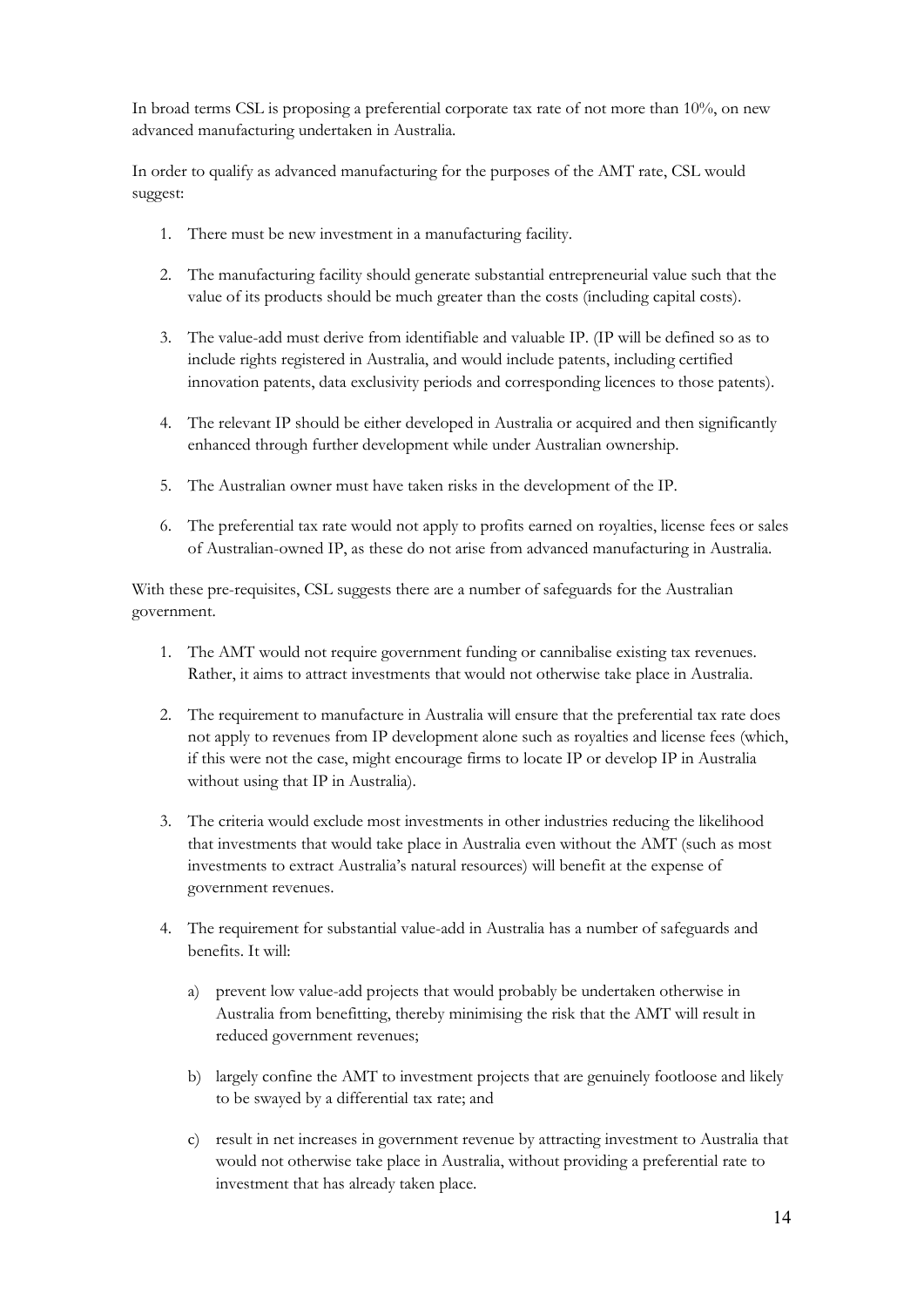- 5. The requirement for revenues to be derived from advanced manufacturing that is reliant on identifiable and valuable IP developed in Australia, or acquired and then significantly enhanced in Australia, should:
	- a) increase the likelihood that Australia will reap the full economic benefits of its large R&D efforts and holdings; and
	- b) ensure that the AMT will be confined to advanced manufacturing rather than to conventional manufacturing that generates lower value-add, whose investment choices are less affected by Australia's high corporate tax rate.
- 6. It would not distort business behaviour. **S**ome types of Patent Box have been criticised for encouraging firms to transfer the ownership of IP from one jurisdiction to the next without creating new economic activity in the destination country. The AMT is designed to minimise this risk by tying the concession to real economic activity.
- 7. It is designed to be limited to business enterprises that meet certain requirements in respect of valuable IP and investment in manufacturing. This should not require any steps that are not already undertaken by the Australian Tax Office in its routine assessment of the R&D tax credit and investment-related tax concessions such as accelerated depreciation for the mining and small business sectors.

An AMT would encourage investment in Australia capitalising on the large investments that government has already made in R&D.

Properly designed, it would attract new manufacturing investment that would not otherwise take place in Australia without requiring subsidies from government, and with a low risk that existing government tax revenues would be eroded.